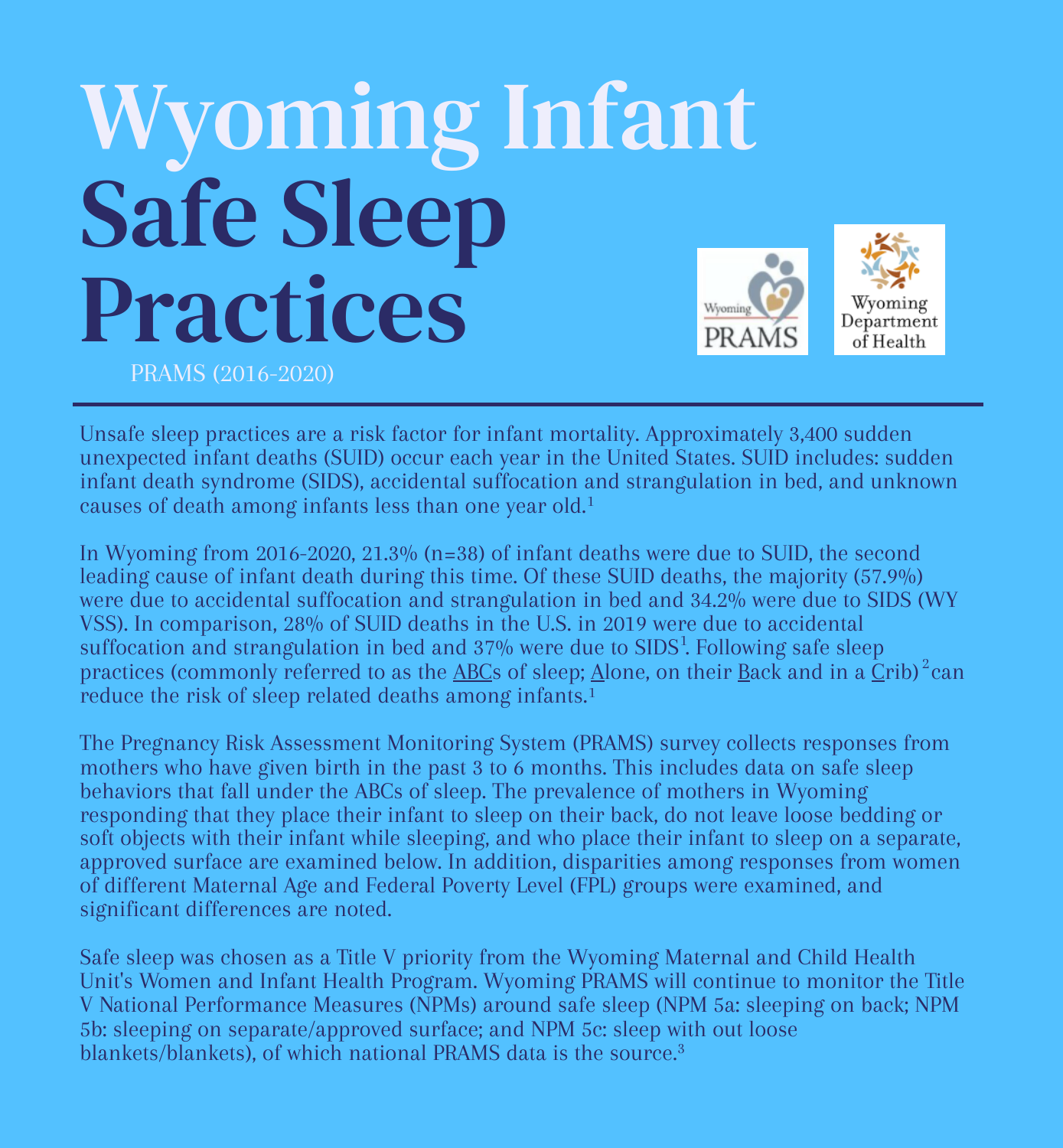## Sleeping on Back | 2

It is recommended that infants are placed to sleep on their backs to reduce the risk of SUID.<sup>4</sup>

85% of *Wyoming* mothers reported that their infant was most often placed to sleep on their back only (WY PRAMS, 2016-2020).

### *Nationally*, 79.9%

A significantly smaller proportion of Wyoming mothers living at both 0-100% and 100- 201% FPL reported their infant was most often placed to sleep on back compared to those new mothers living at  $301+%$  FPL.

The percent of Wyoming mothers who reported that they most often placed their infant to sleep on their back only is greater than the most recent reported national average of mothers. Within Wyoming, disparities were seen among mothers of different Federal Poverty Levels (FPLs). However, the prevalence among all FPLs in Wyoming was still higher than the national prevalence.

of mothers reported that their infant was most often placed to sleep <u>on</u> their back only in 2019. 3



Prevalence of Mothers that Reported Most Often Placing Their Infant to Sleep on Their Back Only by Federal Poverty Level (FPL) (WY PRAMS, 2016-2020)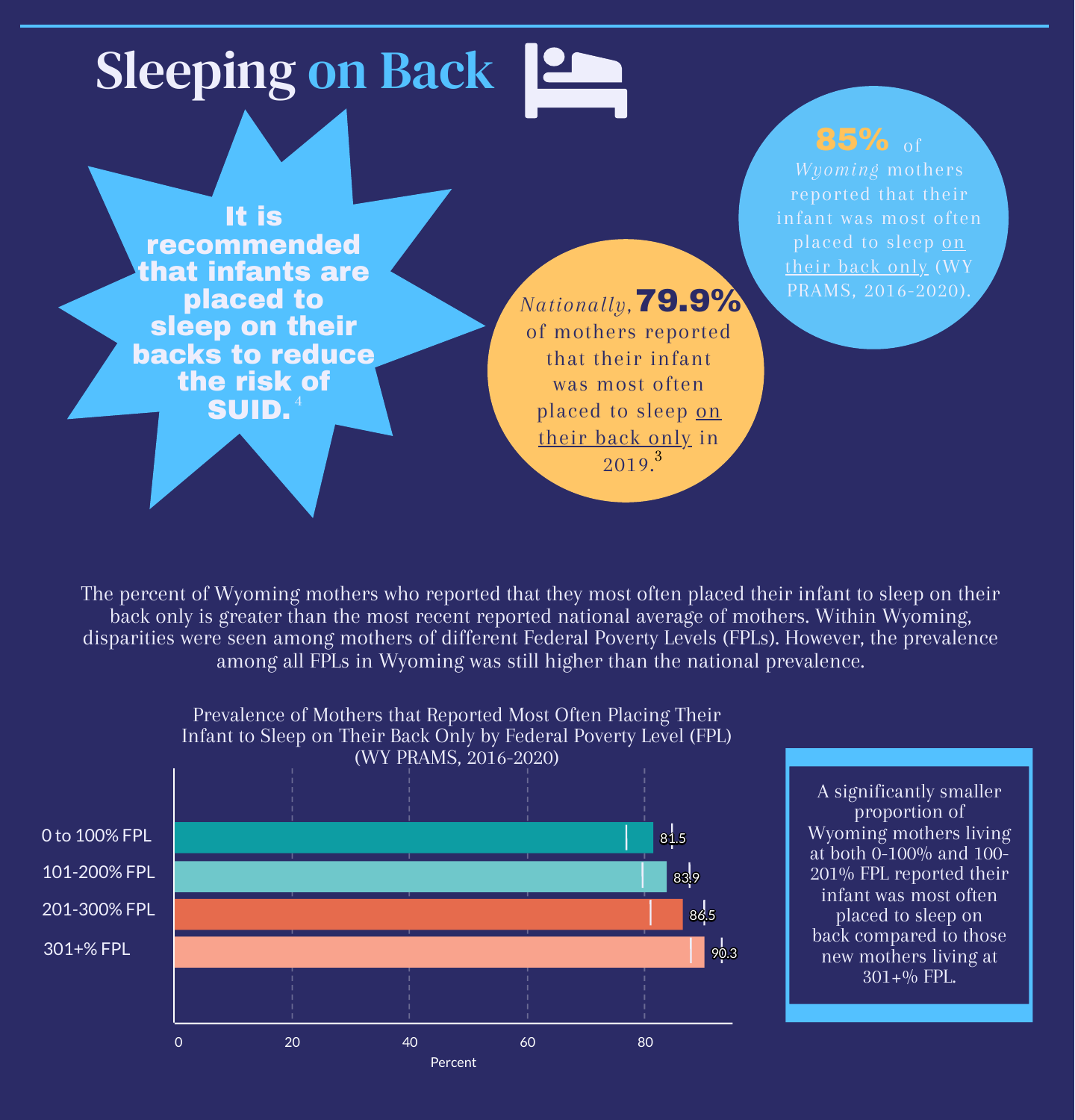### Sleeping without Soft Objects and Loose Bedding

#### \*This is based on mothers who reported that their infant did not usually sleep with blankets, toys, cushions, pillows, or crib bumper pads in the past two weeks.

It is recommended that infants do not sleep with soft objects/loose bedding to reduce the risk of SUID. 5

#### The percent of Wyoming mothers who report that their infant did not usually sleep with blankets, toys, cushions, pillows, or crib bumper pads in the past two weeks is lower than the most recent national average. Within Wyoming, significant disparities in mothers' responses were seen by Maternal Age groups and Federal Poverty Levels. Mothers living at the two higher FPLs reported that they placed their infant to sleep without soft objects or loose bedding at rates almost twice as much as those mothers living at the lower two FPLs.

*Nationally,* 50.9%

of *Wyoming* mothers reported that in the past 2 weeks their infant was usually placed to sleep without soft objects/loose bedding (WY PRAMS, 2016-2020).\* 34.1%

of mothers reported that their infant was usually placed to sleep without soft objects/loose bedding in 2019. 3

> A significantly smaller proportion of Wyoming mothers living at both 0-100% and 101- 200% FPL reported that their infant was usually placed to sleep without soft objects or lose bedding compared to those mothers living at 201-300% and 301+% FPL.





Prevalence of Mothers that Reported Usually Placing their Infant to Sleep Without Soft Objects/Loose Bedding in the Past 2 Weeks by Federal Poverty Level (FPL) (WY PRAMS, 2016-2020)



Prevalence of Mothers that Reported Usually Placing their Infant to Sleep Without Soft Objects/Loose Bedding in the Past 2 weeks by Maternal Age (WY PRAMS, 2016-2020)

A significantly smaller proportion of Wyoming mothers aged 15-19 years old reported their infant was usually placed to sleep without soft objects or lose bedding compared to those mothers 20-24, 25- 34 and more than 35 years old.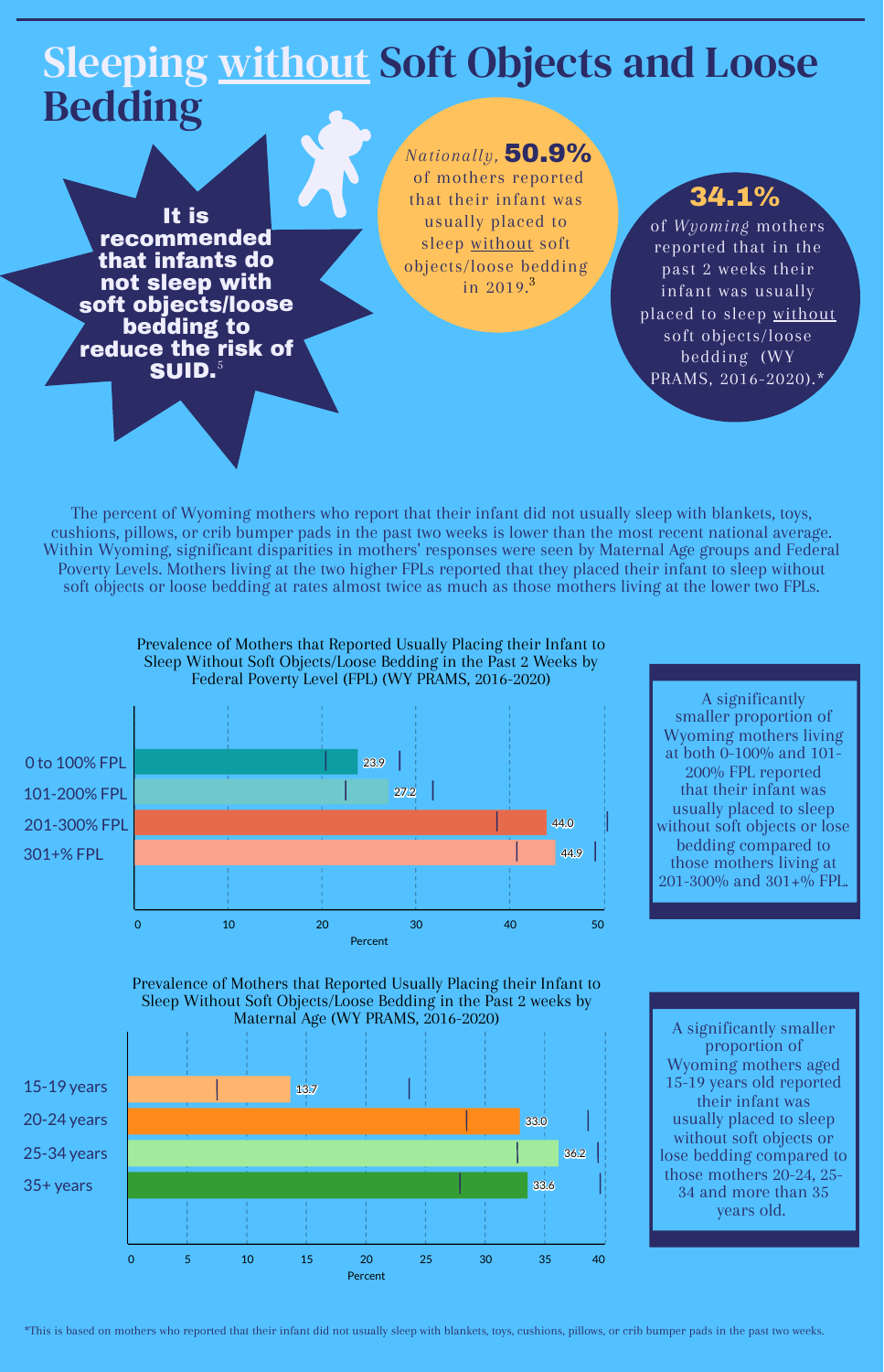### Sleeping on separate, approved surfaces

It is recommended that infants do not sleep on soft surfaces to reduce the risk of SUID. 5

\*This is based on mothers who reported their infant always/often slept alone usually in a crib, bassinet, or pack and play, and not usually in a standard bed, couch, sofa, armchair, car seat, or swing in the past two weeks.

of *Wyoming* mothers reported that their infant was usually placed to sleep always or often on a separate, approved surfaces in the past 2 weeks (WY PRAMS 2016- 2020).\*

### 32.2%

The percent of Wyoming mothers who report that their infant was placed to sleep always/often alone, usually in a crib, bassinet, or pack & play, is slightly smaller than the most recent reported national average of mothers. Within Wyoming there are significant disparities seen in responses from mothers by both Maternal Age and the Federal Poverty Level.

Nationally, 35.9% of mothers reported that their infant was usually placed to sleep always or often on a separate, approved surfaces in the past 2 weeks in 2019. 3

> A significantly smaller proportion of Wyoming mothers living at 0-100% and 101-200% FPL reported their infant was always/often placed to sleep on a separate, approved surface compared to mothers living at 300+% FPL.

Percent





Prevalence of Mothers that Reported Usually Placing Their Infant to Sleep Always or Often on a Separate, Approved Surfaces in the Past 2 Weeks by Maternal Age (WY PRAMS, 2016-2020)

A significantly smaller proportion of Wyoming mothers aged 15-19 years old and 20-24 years old reported their infant was always/often placed to sleep on a separate, approved surface compared to those mothers more than 35 years old.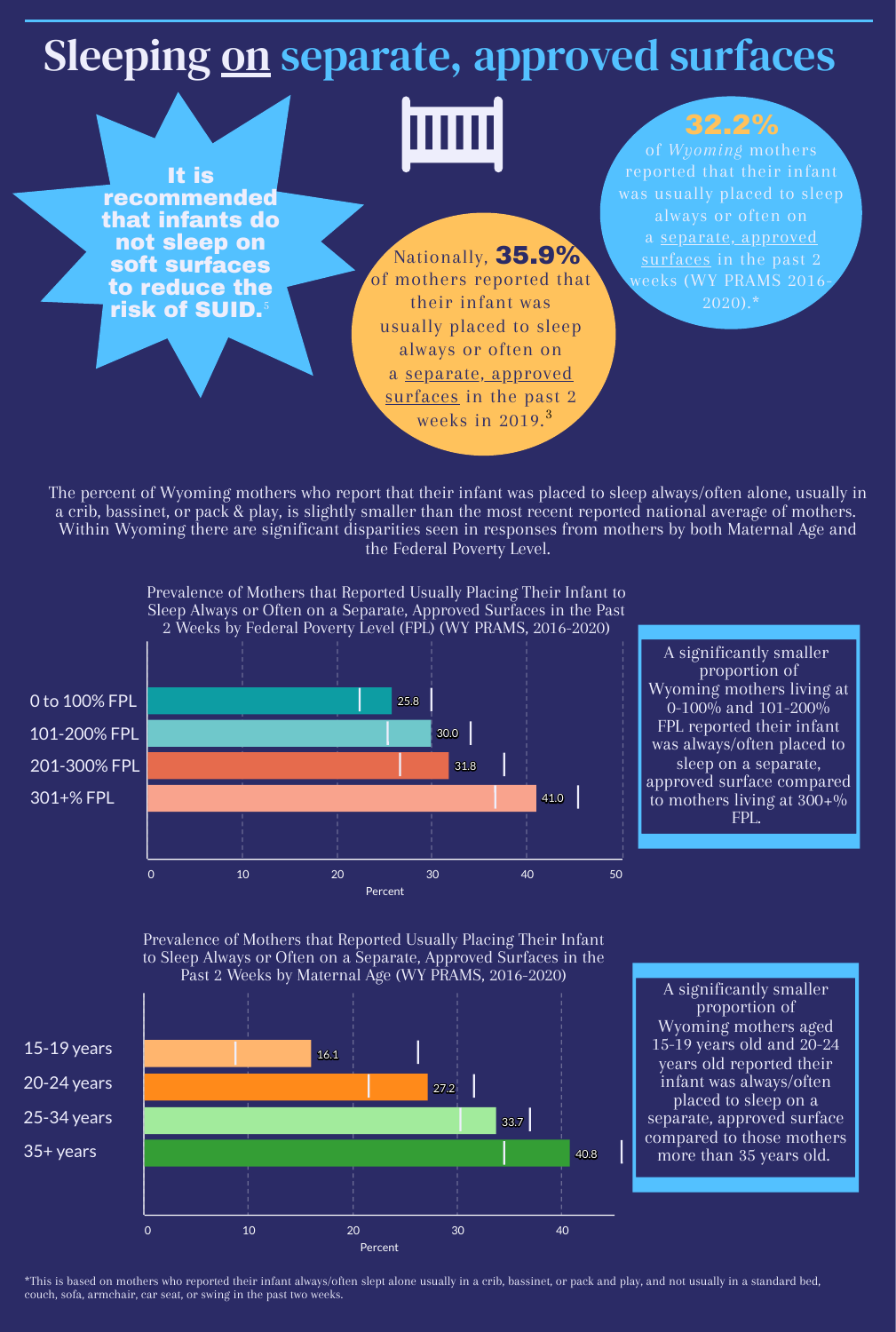# Infants that Slept in Same Room as Mother

CDC recommends that infants should sleep in the same room as their parents in the first 6 months.<sup>1</sup> However, the ABC's of Safe Sleep address that the infant should not share the same bed with their parents.<sup>2</sup>

.<br>مە of *Wyoming* mothers reported that their infant was placed to sleep alone, in his or her crib or bed in the same room where they sleep (WY PRAMS 2016-2020).

It is recommended that for at least the first six months, the infant should be in the same room as parents but on a separate, approved surface, alone and on their back.

### 78.6%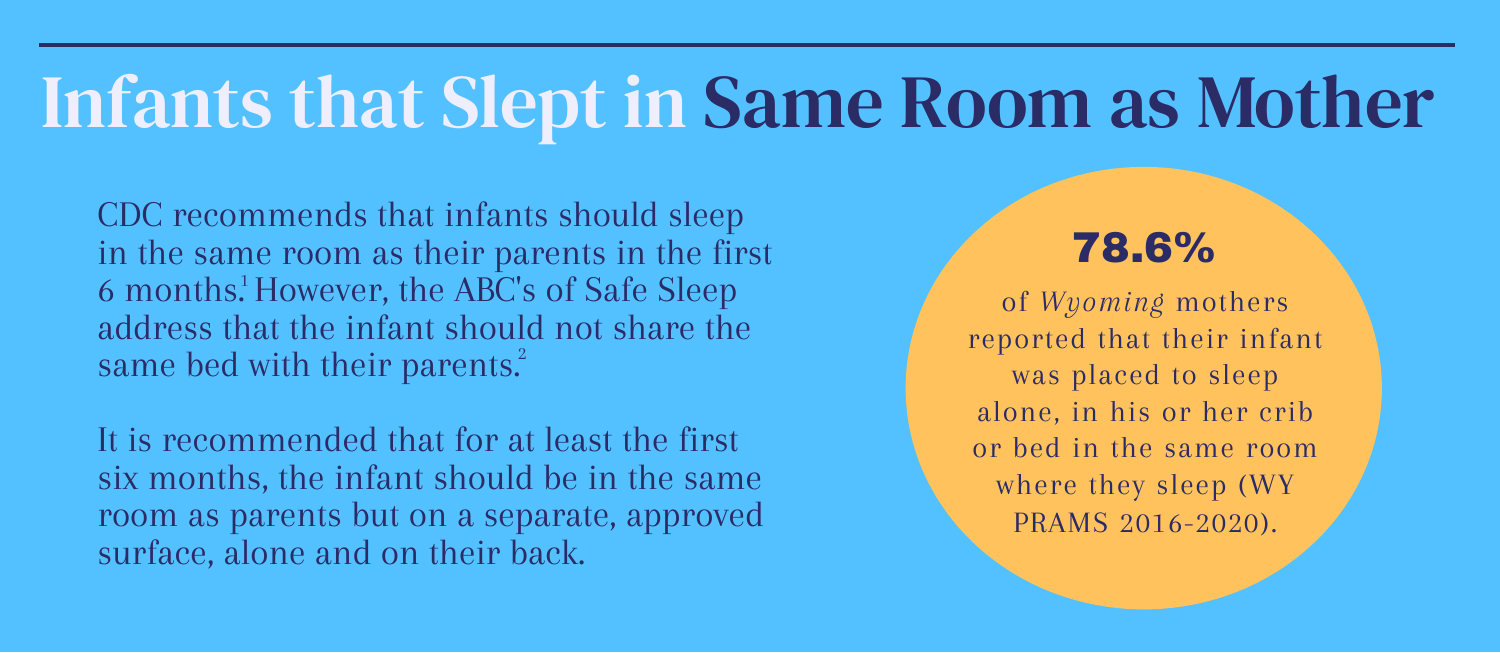# Did a doctor, nurse, or other healthcare worker inform you of safe sleep practices?

Percent

**Providers Discussed Placing Their Infant to Sleep on Their Back Providers Discussed what Items Should and Should Not go Into Bed Providers Discussed Placing Infant in Crib, Bassinet, or Pack and Play Providers Discussed Placing Infant in Crib or Bed in the Same Room as Them** 



Prevalence of Wyoming Mothers who Reported that Their Doctor Discussed Proper Safe Sleep Environments with Them After Birth by Topic Area (WY PRAMS, 2016-2020)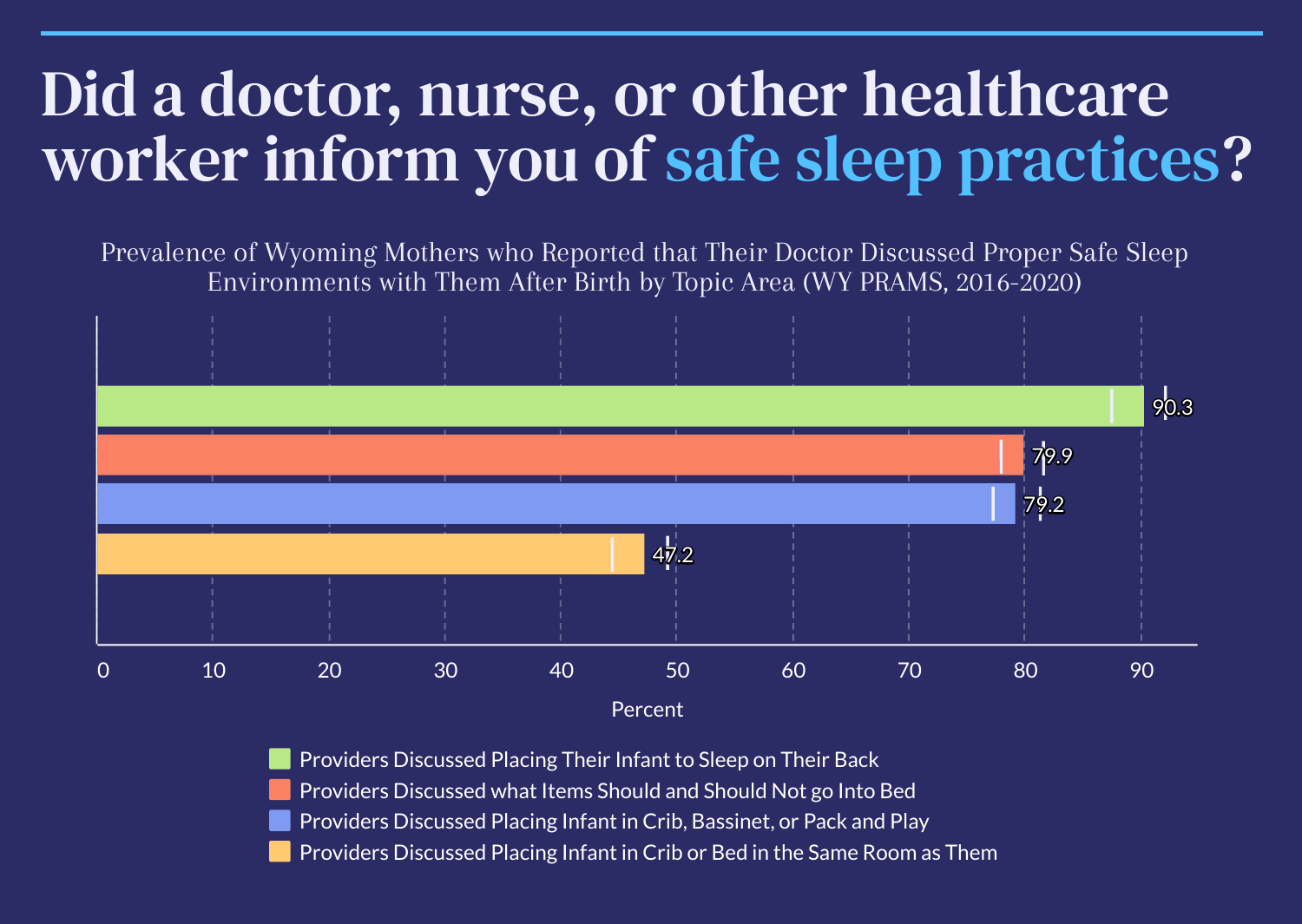### What is being done now?

Currently, Wyoming PRAMS provides information on safe sleep with the inclusion of a Women, Infant and Children (WIC) brochure and a 211 brochure, a Wyoming Community Resource, in PRAMS mailings. In addition, Wyoming PRAMS offers a Sleepsack as an option for a reward when completing the survey. With this sleepsack is sent an instructional brochure on how to properly use the sleepsack and information on other safe sleep practice. Regardless of chosen award, Wyoming PRAMS also includes a Safe Sleep Practice factsheet and a Wyoming PRAMS factsheet on current safe sleep practices in Wyoming.

The data above helped drive Maternal Child Health (MCH) Unit in deciding to improve safe sleep practice in Wyoming as a Title V priority. The MCH Unit's Women and Infant Health Program is working with Wyoming PRAMS, part of Wyoming MCH Epidemiology Program, to ensure that developed strategies to improve safe sleep practices in Wyoming are data informed and are continuously monitored for progress.